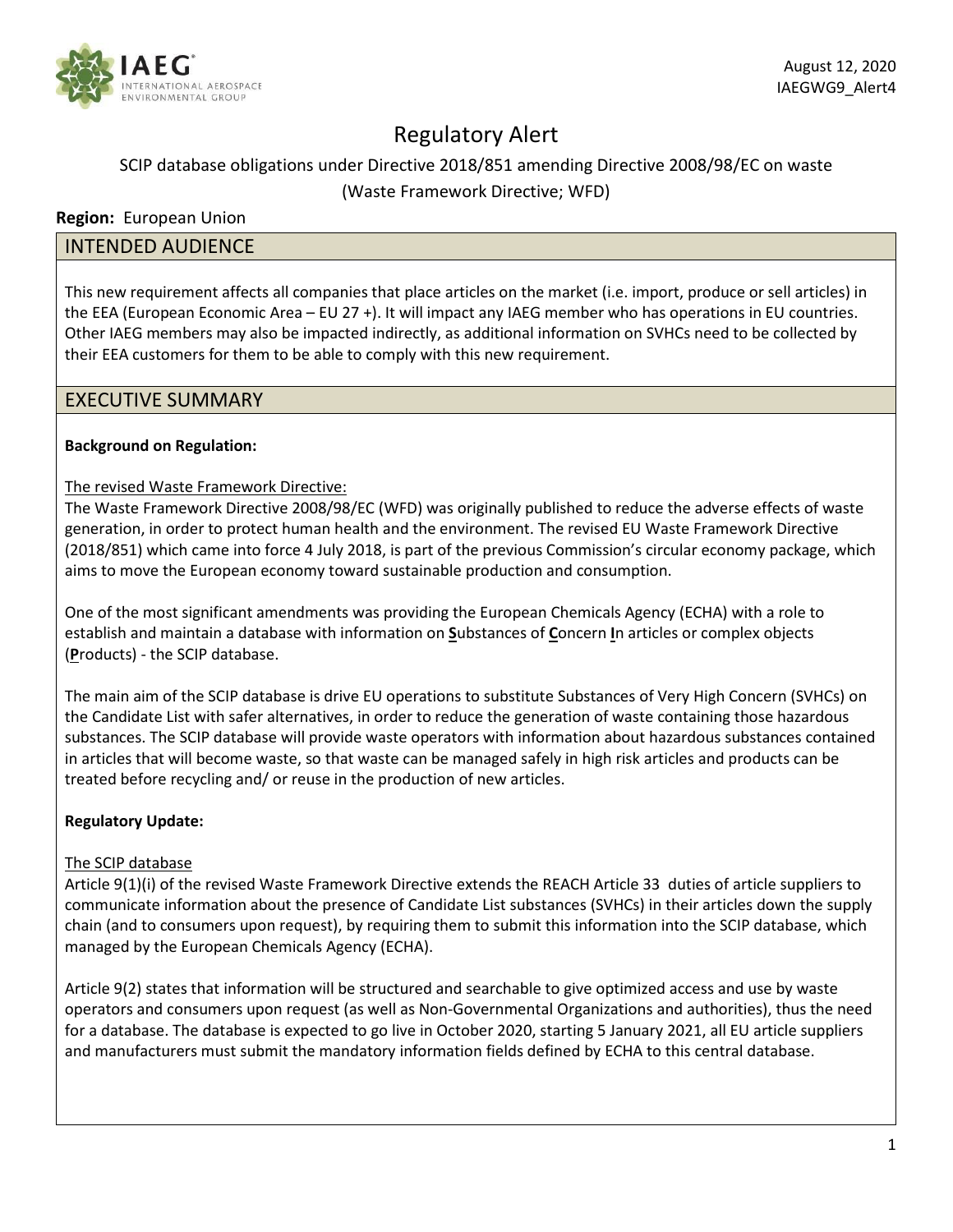

EU manufactures or importers of articles must submit the following information to ECHA:

- Information that allows identification of the article.
- The name, concentration range and location of the Candidate List substances(s) present in the article.
- Any other information relating to the safe use/ handling of the article, this will ensure safe management of the article once it becomes waste.

SCIP notifications are submitted to ECHA using a harmonized IUCLID (International Unified Chemical Information Database) dossier format through the ECHA Submission Portal. Companies may also create SCIP Notification dossiers in their own systems and submit their notifications to ECHA's submission portal via an automatic System to System (S2S) transfer.

It is important to note that the SCIP database is currently under development and the details regarding exact requirements regarding mandatory information and how to notify, are not yet finalized.

# APPLICABILITY

- The obligation to submit information to the SCIP database applies to all suppliers of articles in the EU, as defined under Article 3(33) of REACH: 'any producer or importer of an article, any distributor or other actor in the supply chain who places an article on the market.' This includes importers.
- The obligation covers all articles placed on the EU market containing a Substance of Very High Concern (SVHC) on the Candidate List in a concentration above 0.1% w/w.
- The obligation applies to complex objects, as well as components.
- The obligations of the revised WFD are to be transposed into the national law of each EU Member State (deadline 5 July 2020); national law may differ from Member State to Member State.
- If a Member State considers the reporting obligations detrimental to its national interests in the area of defense, the Member State may choose to invoke Article 2(3) of the REACH Regulation to provide a specific exemption from the obligation of Article 33(1) of REACH, and to Article 9(1)(i) of the WFD respectively.
- Companies based outside of the EU are not subject to SCIP database reporting obligations, however, Importers of articles from outside of the EU into the EU, may need to request information from non-EU suppliers in order to gather the relevant information. An EU importer may assign a non-EU supplier of articles as a 'foreign user' who will submit data to the SCIP database, however, the responsibility still lies with the EU importer.

# RELEVANT DATES

- ❖ **Directive 2018/851 effective: 4 July 2018**
- ❖ **Deadline for the transposition of Directive 2018/851 into Member State national law: 5 July 2020**
- ❖ **SCIP database launch**: **October 2020**
- ❖ **SCIP submission commencement date: 5 January 2021**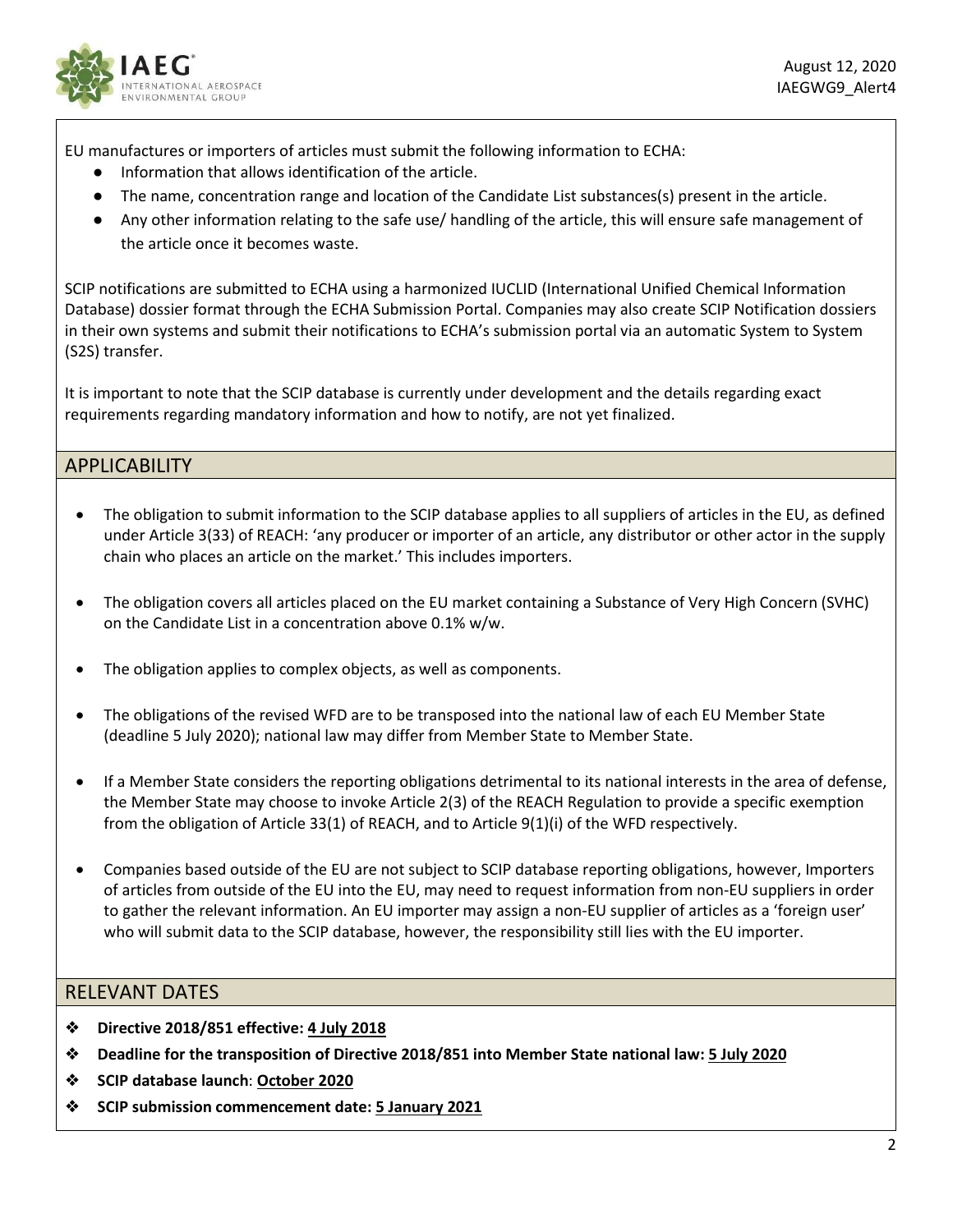

# REGULATORY OBLIGATIONS

Suppliers of Articles in the EU must submit data on SVHCs in Articles to ECHA (via the SCIP database) from 5 January 2021. Some data will be mandatory whereas other data will be optional. **Table 1** provides a description of the mandatory fields which must be completed for Articles. **Table 2** provides information on mandatory fields required for information on substances (concern element). Note that fields and their mandatory status have not been fully finalized yet. Also note that this information has to be provided for ANY article as such reported within a complex object!

**Table 1.** Mandatory requirements for information on Articles

| <b>Information on Article</b>                       | <b>Description</b>                                           |
|-----------------------------------------------------|--------------------------------------------------------------|
| Article name                                        | Name of Article or complex object*                           |
| Primary Article Identifier                          | A numerical/alphanumerical identifier assigned to the        |
|                                                     | article or complex object, examples include: European        |
|                                                     | Article Number (EAN); Global Trade Item Number               |
|                                                     | (GTIN); Universal Product Code (GPC); Catalogue              |
|                                                     | number; ECHA Article ID, part number.                        |
| Article category                                    | The integrated Tariff of the European Union -                |
|                                                     | TARIC - list, based on the Combined Nomenclature (CN)        |
|                                                     | description and code. Note: ECHA provides a reference        |
|                                                     | list of valid codes in SCIP, as not all possible TARIC codes |
|                                                     | will be allowed.                                             |
| Production in European Union                        | Allowed values: EU produced; EU Imported; Both EU            |
|                                                     | produced and imported; No data                               |
| Safe use instruction(s)                             | Safe use information. This includes the possibility to       |
|                                                     | state that there is "No need to provide safe use             |
|                                                     | information beyond the identification of the Candidate       |
|                                                     | List substance".                                             |
| Linked Article (applicable to complex objects only) | Add a link to an existing Article or complex object.         |

\*'Complex object' refers to an object made up of other components, these components may be articles or other complex objects.

**Table 2.** Mandatory requirements for information on substances

| <b>Information on substances</b> | <b>Description</b>                                       |
|----------------------------------|----------------------------------------------------------|
| Candidate List Substance         | Name, EC and CAS numbers, when available, of the         |
|                                  | Candidate List substance(s). Users need to select from a |
|                                  | defined list.                                            |
| Concentration range              | Possible concentration ranges of the substance in the    |
|                                  | article:                                                 |
|                                  | $> 0.1\%$ w/w and < 0.3% w/w;                            |
|                                  | $\geq$ 0.3% w/w and < 1.0% w/w;                          |
|                                  | $\geq 1.0\%$ w/w and < 10.0% w/w;                        |
|                                  | $\geq$ 10.0% w/w and < 20.0% w/w;                        |
|                                  | $\geq$ 20.0% w/w and < 100% w/w;                         |
|                                  | $> 0.1\%$ w/w and $\leq 100\%$ w/w.                      |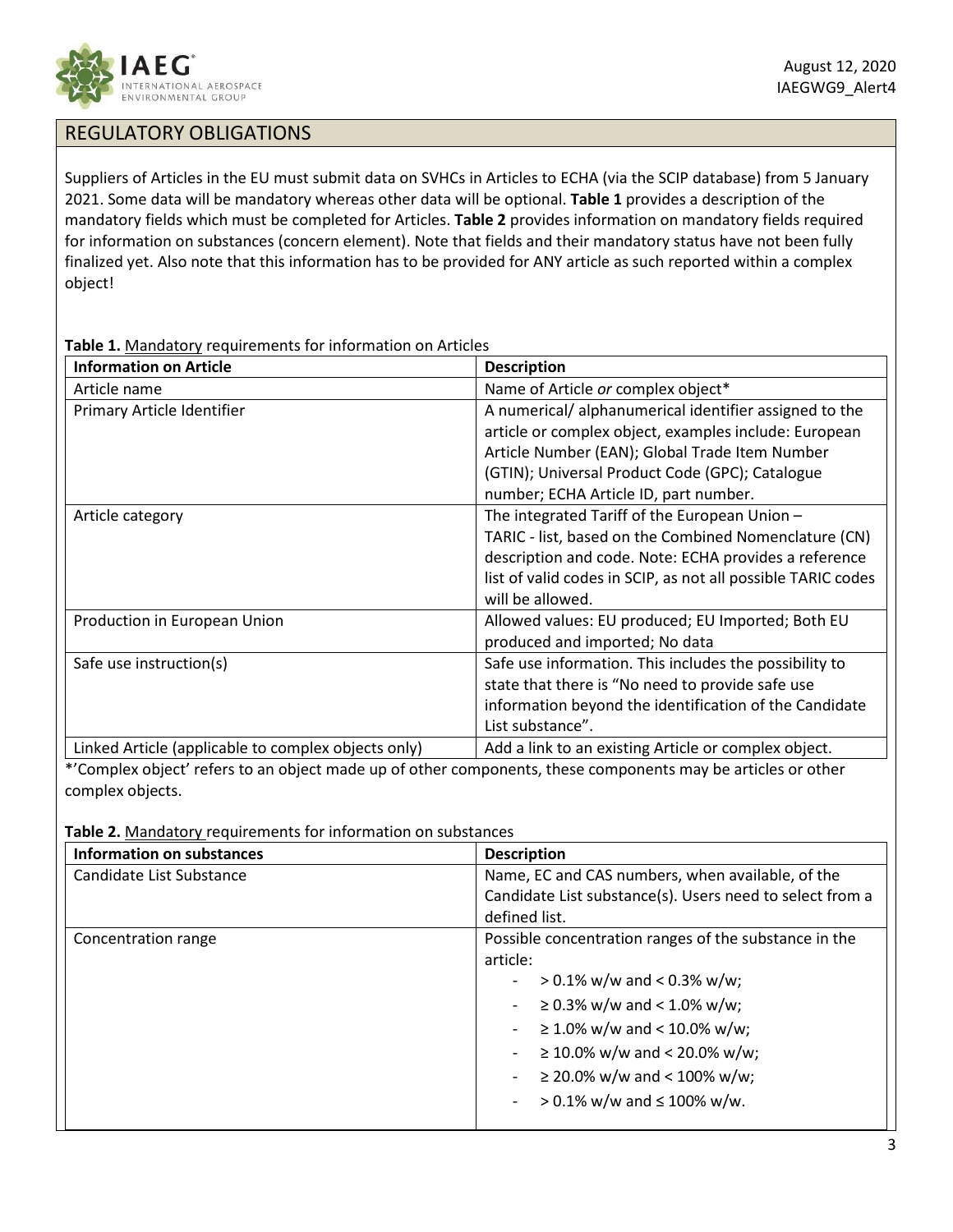

| Material category (applicable for materials) | Identification of the material the article (containing the<br>Candidate List substance) is made of from a list provided<br>by ECHA.                                                                                                                                                                                                            |
|----------------------------------------------|------------------------------------------------------------------------------------------------------------------------------------------------------------------------------------------------------------------------------------------------------------------------------------------------------------------------------------------------|
| Mixture category (applicable for mixtures)   | Identification of the mixture category from the<br>European product categorization system (EuPCS)<br>containing the Candidate List substance(s) incorporated<br>in the further processing step (e.g. coating) of an article<br>or incorporated when joining or assembling two or more<br>articles in a complex object (e.g. adhesive, solder). |

# RISKS TO AEROSPACE AND DEFENSE

- Resource and cost burden: Data submission to the SCIP database will be a time and resource-intensive process, especially if a supplier deals with a large number of SVHC-containing articles or complex objects. SCIP database obligations could place strain in particular on small and medium enterprises who may not have the resources to manage the data collection and submission successfully.
- Exemptions: Defense exemption may not have a significant impact on the SCIP notification burden for most of the defense industry.
- CBI concerns: Notifiers are unable to flag certain information as Confidential Business Information (CBI) when making submissions, however ECHA has stated that the information will be presented in such a way as to avoid disclosure of CBI. According to the latest information from ECHA, SCIP will not disclose the link between the Notification and its submitter. ONLY Identifiers of Articles as such notified or Identifiers of top level articles (Complex object) will be disclosed. ECHA advises companies to avoid disclosing potential CBI in free text fields, photos etc.
- Enforcement / penalties: Failure to comply with the data submission obligations under article 9(1)(i) of the revised WFD may result in penalties, such penalties will be subject to national law, enforcement and noncompliance penalties may differ by Member State.

#### USEFUL LINKS

**Directive (EU) 2018/851 amending Directive 2008/98/EC on waste:**  <https://eur-lex.europa.eu/legal-content/EN/TXT/?uri=celex:32018L0851>

#### **SCIP database webpages:**

<https://echa.europa.eu/scip-database>

© 2020 International Aerospace Environmental Group® ALL RIGHTS RESERVED

Disclaimer:

THIS DOCUMENT IS PROVIDED BY INTERNATIONAL AEROSPACE ENVIRONMENTAL GROUP, INC. ("IAEG") FOR INFORMATIONAL PURPOSES ONLY. ANY INACCURACY OR OMISSION IS NOT THE RESPONSIBILITY OF IAEG. DETERMINATION OF WHETHER AND/OR